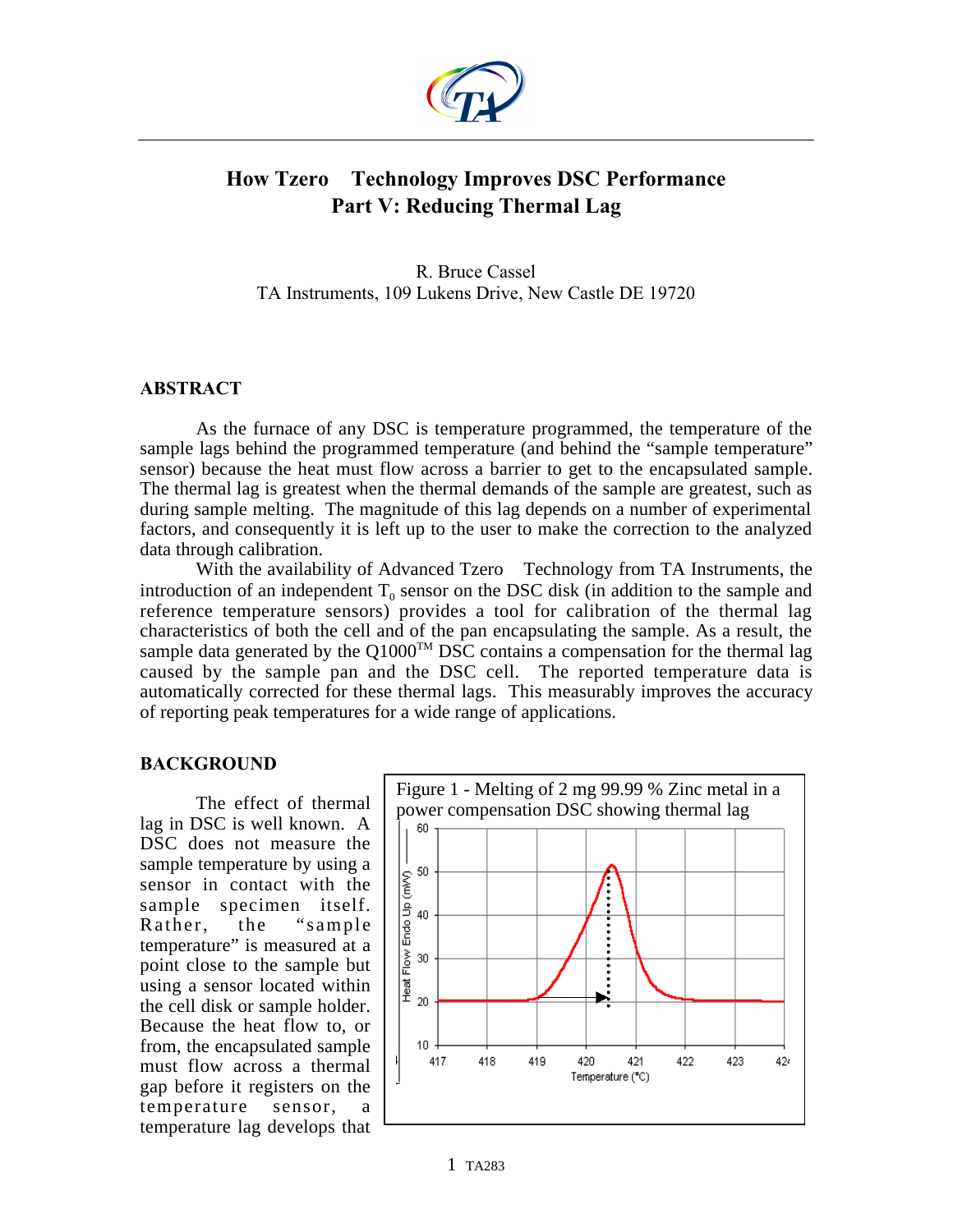results in an error in the reported temperature. The thermal lag ( $\Delta T_{\text{lag}}$ ) is proportional to the dynamic signal, and can be calculated from Newton's Law of Cooling:

$$
\Delta T_{lag} = (dq/dt) R_0
$$
 (Eq. 1)

where dq/dt is the heat flow displacement from an isothermal baseline, and  $R_0$  is the thermal resistance between the sample and sensor.

The effect can be easily seen from the shape of a melting peak for pure materials used for DSC temperature calibration. For example, figure 1 shows the melting endotherm for zinc as it appears in the "start-up" data for a commercial power compensation DSC. From the X-axis it appears that the sample starts melting at 419 ºC and is not complete until the peak maximum at 420.5 ºC. For such a pure sample, however, the melting occurs over a few hundredths of a Celsius degree. The 420.5 °C peak temperature demonstrates a 1.5 ºC thermal lag



error in the temperature read-out. Fortunately, this thermal lag does not produce any error when one is measuring melting points (or calibrating) since the recorded point is the *onset* of the peak extrapolated to the baseline. In recognition of this fact, the ASTM method for peak determination specifically calls out the extrapolated onset as the melt temperature for pure materials (*1*).

#### **The Problem**

If, however, the temperature being reported is that of the maximum of the melting peak of a polymer, then the temperature of peak *maximum* is the relevant value to be reported. Without correction, the error due to thermal lag can be significant. For example, figure 2 shows the melting of mixed polyolefin recyclate with a melting peak for polyethylene (PE) and polypropylene for a heat flux DSC. The displacement of the PE peak from the isothermal baseline is 46 mW and a typical  $R_0$  is 0.05 °C/mW, so the thermal lag error in reporting the peak temperature is 2.2 ºC. That is, the actual temperature of the sample at the point of maximum rate of melting is not  $131.86 \degree C$  as indicated, but 129.7 ºC. This difference can be significant when qualifying a material for a difficult application or when documenting a material for legal purposes. This error is only constant if the sample sizes, pan types and heating rates are maintained constant.

#### **One Solution**

Based on the equation above, one may record the value, make a correction for this effect and enter the corrected data into one's research notebook. By determining the inverse of the leading slope of melting a pure material (such as indium, run under the same conditions as the sample) one calculates  $R_0$ . Hence, to correct PE for thermal lag one measures the peak height above the isothermal baseline and multiplies this heat flow value (units of milliwatts) times the  $R_0$  calculated for indium using the same conditions.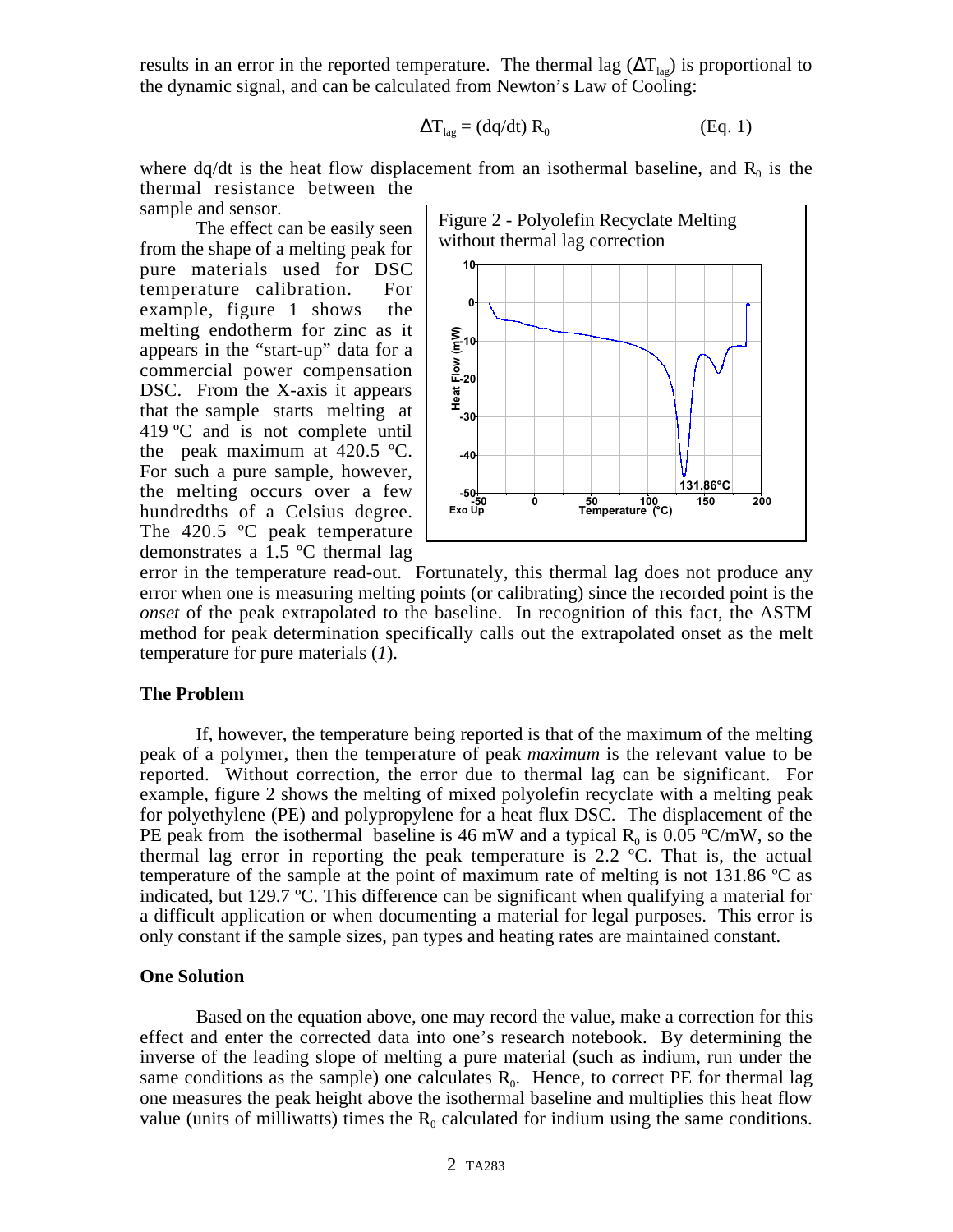Such a correction is typically applied by the data analysis software to DSC heat flow data only when making purity or kinetic measurements (*2, 3*).

# **Advanced Tzero Technology, a Better Solution**

Thermal lag is corrected in a more fundamental way with the new TA Instrument DSC cell using Advanced Tzero Technology. The new cell does not merely monitor the reference and sample sensor temperature. Additionally, it monitors *the*  $T_0$  *temperature*, the on-sensor, control-point temperature. During instrument setup, a fundamental calibration is performed on each DSC

cell that quantifies its unique thermal characteristics. Then, the thermal lag inherent to that particular DSC cell is measured and addressed. Further, the thermal resistance and capacitance of each pan type as a function of temperature is built into each Q1000 software thus allowing *all* thermal lags to be known and addressed automatically. All that is required of the user, to take advantage of this improved temperature accuracy, is that the sample pan weight and pan type of the sample being run are recorded. Figure 3 shows a sample of indium metal melted in the Q1000 DSC with Advanced

Tzero Technology, analyzed and displayed under conditions similar to those used for the zinc sample above. The leading edge of the melt is nearly vertical when viewed on the same scale expansion as the zinc sample above. Notice the small discrepancy (0.016ºC) between the melt onset and the peak maximum, thus showing that the thermal lag has been completely addressed.

Figure 4 shows a polyethylene sample run in a Q1000 DSC with Advanced Tzero Technology. The thermal lag error for this measurement is 0.14 ºC when calculated using

Figure 3. Indium melt using AdvancedTzero Technology: Less than 0.2 °C Thermal Lag



| Table 1 - Indium by<br><b>Conventional DSC</b> |        |       |       |
|------------------------------------------------|--------|-------|-------|
|                                                | Rate   | Onset | Max   |
|                                                | °C/min | °C    | °C    |
|                                                |        | 156.0 | 156.3 |
|                                                | 2      | 156.1 | 156.4 |
|                                                | 5      | 156.3 | 156.8 |
|                                                | 10     | 156.6 | 157.2 |
|                                                | 20     | 157.2 | 157.9 |
|                                                | 30     | 157.8 | 158.6 |



equation 1 and the slope of indium. Clearly, in the Q1000 the thermal lag has been reduced to a negligible level.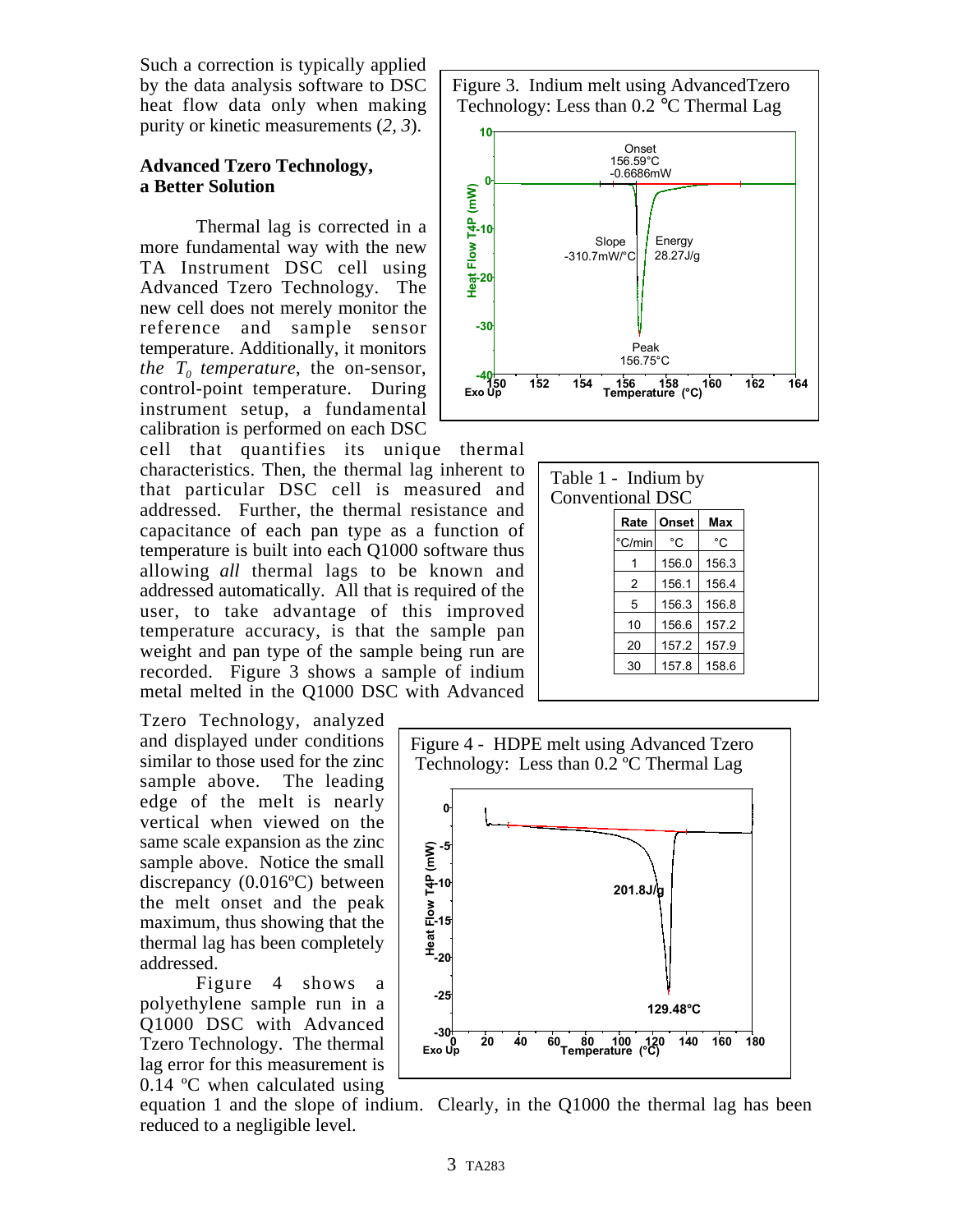## **Another potential problem: scanning rate error**

A DSC is calibrated for temperature by running one or more temperature calibration standards while using the experimental conditions to be used for sample analysis. The apparent melting points of the standards are then used to calibrate the temperature scale of the output data. Because the thermal lag is proportional to the heating rate, calibration is usually performed at the same rate to be used with samples. Otherwise, there can be a temperature offset for all the data that will lead to temperature error in the reporting of calculation results. Figure 5 and table 1 show a sample of indium melted at various heating rates using a conventional DSC approach with no correction for scanning rate offset caused by thermal lag. The table

Table 2 - Melting Indium at several rates using Advanced Tzero Technology

| Rate           | Onset  | Max    |
|----------------|--------|--------|
| °C/min         | °C     | °C     |
| 20             | 156.64 | 156.87 |
| 10             | 156.60 | 156.78 |
| 5              | 156.59 | 156.73 |
| $\overline{2}$ | 156.58 | 156.68 |
| 1              | 156.58 | 156.65 |
| 0.5            | 156.58 | 156.63 |
| 0.2            | 156.59 | 156.63 |
| 0.1            | 156.53 | 156.57 |

shows that without some sort of correction for this problem, a 0.9 ºC error results by calibrating at 5 °C/min and running a sample at 20 °C/min. (Actually, it can be much

larger when using other than standard crimped pans for sample encapsulation, and this error is additive to the sample-size dependent error described above.) Some DSCs provide a means to calibrate the scanning rate dependent thermal lag by requiring melting point data at multiple rates. Other DSCs build a partial correction for this effect into the software so that the error is lessened under commonly used DSC running conditions. Not only are the indium melting points (the onset data in table 1) independent of heating rate but the peak maxima are largely compensated for thermal lag as well.

# The Q Series DSC takes a

Figure 5 - 1.1 mg Indium melting at various heating rates, showing uncompensated thermal lag in temperature onsets and maxima. (See Table 1.)



different approach. By using the four term generalized heat flow equation (*4*) and calibrating using the  $Tzero^{TM}$  signal, this technology allows the thermal characteristics of the DSC cell to be completely defined. As a result, the instrumentally caused thermal lag is largely eliminated. And by using Advanced Tzero Technology, virtually all scanning rate dependent thermal lag are eliminated. Figure 6 and table 2 show how running a sample (here a one milligram indium sample) gives melting temperature onset data that is invariant to heating rates.